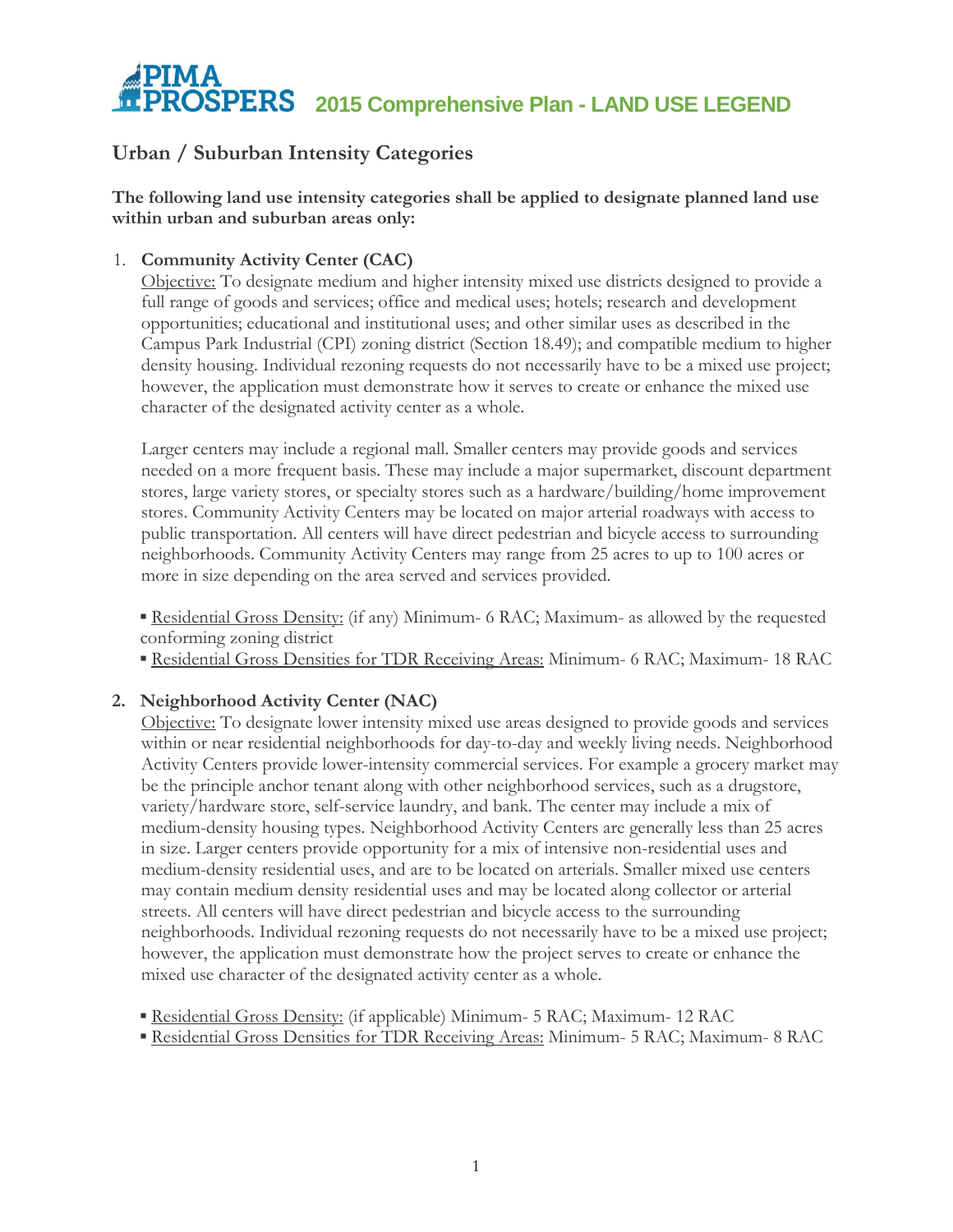

## **3. Multifunctional Corridor (MFC)**

Objective: To designate areas for the integrated development of complementary uses along major transportation corridors. The MFC designation serves a similar purpose as the CAC plan designation. These areas contain commercial and other non-residential use services, research and development and similar uses (as delineated in the CPI zoning district) and medium to high density residential clusters in a linear configuration along major transportation corridors. Potential adverse impacts of strip commercial development are mitigated through application of special design standards, in the zoning code and design manuals such as standards for access management, building setbacks, open space, signs, parking, and landscaping.

**Residential Gross Density:** (if applicable) Minimum- 6 RAC; Maximum- as allowed by the requested conforming zoning district

▪ Residential Gross Densities for TDR Receiving Areas: Minimum- 6 RAC; Maximum- 18 RAC

## **4. Multiple Use (MU)**

Objective:

To identify multiple-use areas that contain a wide range of uses, including residential, commercial and light industrial and provide standards for how these areas should develop or redevelop in the future. Proposals for new non-residential uses must show how the uses will minimize negative impacts on existing residential uses.

**Example 1** Residential Gross Density: (if applicable) Minimum- 6 RAC; Maximum- as allowed by the requested conforming zoning district

▪ Residential Gross Densities for TDR Receiving Areas: Minimum- 6 RAC; Maximum- 18 RAC

## **5. Planned Development Community (PDC)**

- a. Objective: To designate existing approved specific plans. Specific plans comprise a unique zoning regimen within a planned community. Specific plan documents include detailed information on the intent for the community as a whole, as well as the individual planning and zoning districts within the specific plan area. Applications for amendments to individual specific plans shall be done in accordance with Section 18.90 (Specific Plans) of the Pima County Zoning Code.
- b. Exception: State Trust land in the proposed Sahuarita East Conceptual Plan is designated a PDC under Special Area Policy S-36 in Chapter 9.

## **6. Higher Intensity Urban (HIU)**

Objective: To designate areas for a mix of medium to high density housing types, such as higher density single-family development, townhomes, condominiums and apartment complexes, as well as other compatible uses, such as offices, hotels, research and development, and other similar uses. These areas have direct access to major transportation corridors and other arterials and are within walking or bicycling distance from major commercial services and employment centers. They generally do not abut land in low intensity urban categories. Small-scale residential compatible retail services are allowed on the first floor of a multi-story building, provided that they are accessed from an arterial and are oriented away from lower density residential development.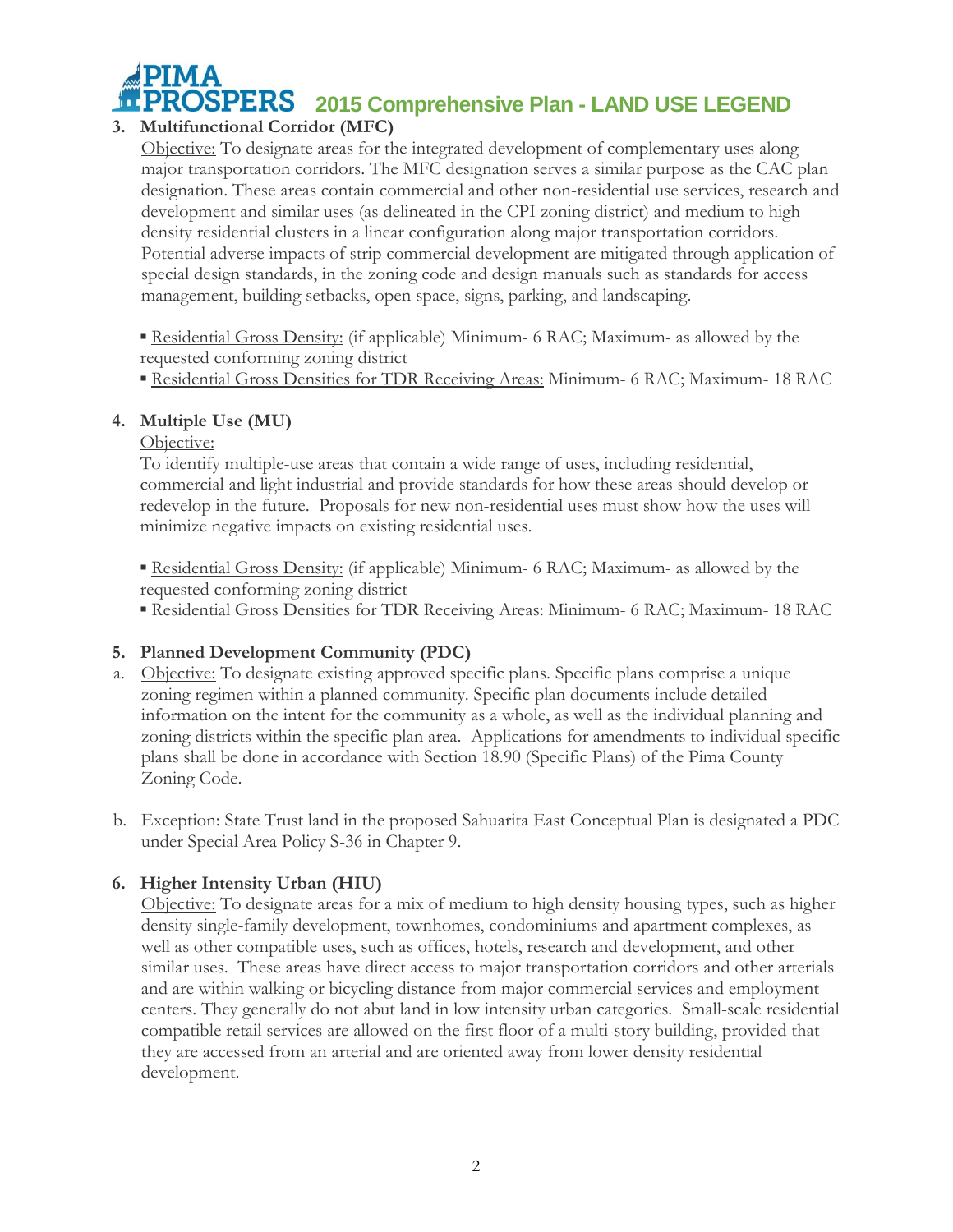## **2015 Comprehensive Plan - LAND USE LEGEND**

**Residential Gross Density: Minimum- 8 RAC; Maximum- as allowed by the requested** conforming zoning district

▪ Residential Gross Densities for TDR Receiving Areas: Minimum- 8 RAC; Maximum- 18 RAC

## **7. Medium Intensity Urban (MIU)**

Objective: To designate areas for a mix of medium density housing types, such as attached dwellings, garden apartments, and single family, as well as non-residential uses such as offices, medical offices, and hotels. Special attention should be given in site design to assure that uses are compatible with adjacent lower density residential uses. Where possible, pedestrian and bicycle access shall be provided to commercial areas, schools, institutional uses, and other similar uses.

**Residential Gross Density: Minimum- 5 RAC; Maximum- 13 RAC** 

**Residential Gross Densities for TDR Receiving Areas: Minimum- 5 RAC; Maximum- 10 RAC** 

## **8. Medium Low Intensity Urban (MLIU)**

Objective: To designate areas for a mix of medium density single-family and lower density attached dwelling units; to provide opportunities for a mix of housing types throughout the region.

- Residential Gross Density: Minimum- 2.5 RAC; Maximum- 5 RAC
- **Residential Gross Densities for TDR Receiving Areas: Minimum- 2.5 RAC; Maximum- 4 RAC**

## **9. Low Intensity Urban (LIU)**

Low Intensity Urban includes four land use categories designations ranging from a maximum of 3 RAC stepped down to 0.3 RAC. The Low Intensity Urban categories are LIU3.0, LIU1.2, LIU0.5, and LIU-0.3.

Objective: To designate areas for low density residential and other compatible uses and to provide incentives for residential conservation subdivisions to provide more natural open space. Density bonuses are offered in exchange for the provision of natural and/or functional open space. Natural open space must be set aside, where applicable, to preserve land with the highest resource value and be contiguous with other dedicated natural open space and public preserves.

## A. **Low Intensity Urban 3.0 (LIU-3.0)**

**Residential Gross Density: Minimum- none; Maximum- 3.0 RAC** 

▪ Residential Gross Densities for TDR Receiving Areas: Minimum- 1.5 RAC; Maximum- 3.0 RAC

## B. **Low Intensity Urban 1.2 (LIU-1.2)**

- **Residential Gross Density: Minimum- none; Maximum- 1.2 RAC;** 
	- 2.5 RAC with 45 percent open space; or 4 RAC with 60 percent open space
- Residential Gross Densities for TDR Receiving Areas: Minimum- none; Maximum- 1.2 RAC; 2 RAC with 50 percent open space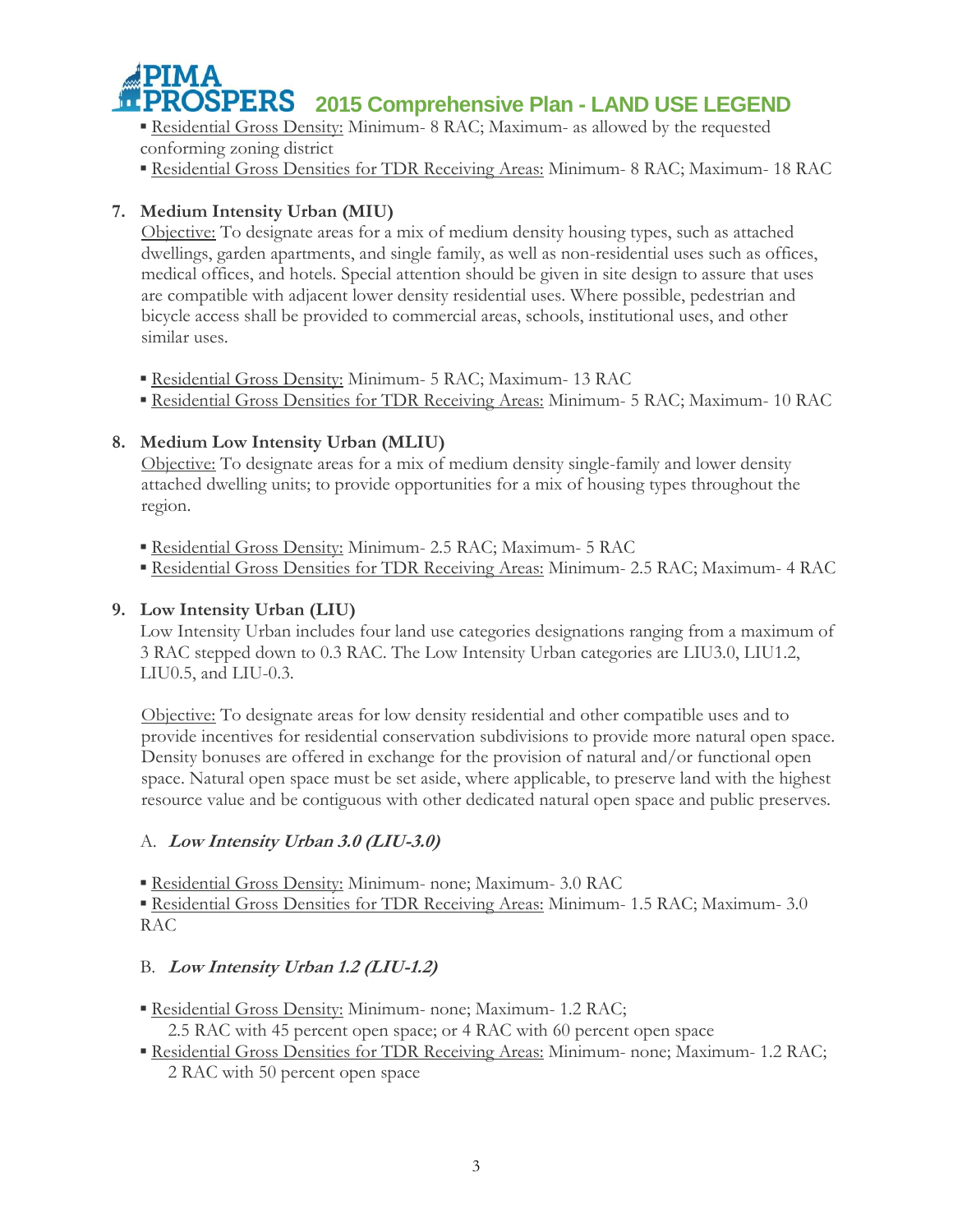# **2015 Comprehensive Plan - LAND USE LEGEND**

## C. **Low Intensity Urban 0.5 (LIU-0.5)**

- **Residential Gross Density: Minimum- none; Maximum- 0.5 RAC;** 1.2 RAC with 50 percent open space; or 2.5 RAC with 65 percent open space
- **Residential Gross Densities for TDR Receiving Areas: Minimum- none; Maximum- 0.5 RAC;** 1 RAC with 50 percent open space

## D. **Low Intensity Urban 0.3 (LIU-0.3)**

- Residential Gross Density: Minimum- none; Maximum- 0.3 RAC; 0.7 RAC with 50 percent open space; or 1.2 RAC with 65 percent open space
- Residential Gross Densities for TDR Receiving Areas: Minimum- none; Maximum- 0.3 RAC; 0.7 RAC with 60 percent open space

## **Rural Intensity Categories**

## **The following land use categories shall be applied to designate rural development intensities on the Land Use Plan maps.**

## 1. **Rural Crossroads (RX)**

Objective: To designate mixed use areas where basic goods and services are provided to rural settlements and rural residents as conveniently as possible. Residential densities slightly higher than the surrounding rural neighborhoods are allowed to provide opportunities especially for certain housing types such as those serving the elderly, single, and low income residents. In more developed communities, a grocery may be the principal anchor tenant, along with other uses such as a drugstore, variety/hardware store, self-service laundry, bank, and other similar uses. Such areas will generally be less than twenty acres. Smaller rural crossroads will generally be located at rural roadway intersections of collector or arterial roads for the provision of limited commercial services to rural residents and travelers.

- **Residential Gross Density: Minimum- 1.2 RAC; Maximum- 10 RAC**
- Residential Gross Densities for TDR Receiving Areas: Minimum- 1.2 RAC; Maximum- 5 RAC

## 2. **Rural Forest Village (RFV)**

Objective: To designate rural villages within confines of the Coronado National Forest.

- **Residential Gross Density: Minimum- none; Maximum- 1.2 RAC**
- **Zoning Districts:** Only the ML (Mount Lemmon) Zone shall be allowed

## 3. **Medium Intensity Rural (MIR)**

Objective: To designate areas for residential uses at densities consistent with rural settlements in reasonable proximity to Rural Crossroads, arterials or suburban areas.

- **Residential Gross Density: Minimum- none; Maximum- 1.2 RAC**
- **Example 1 Residential Gross Densities for TDR Receiving Areas: Minimum- none; Maximum- 1.2 RAC**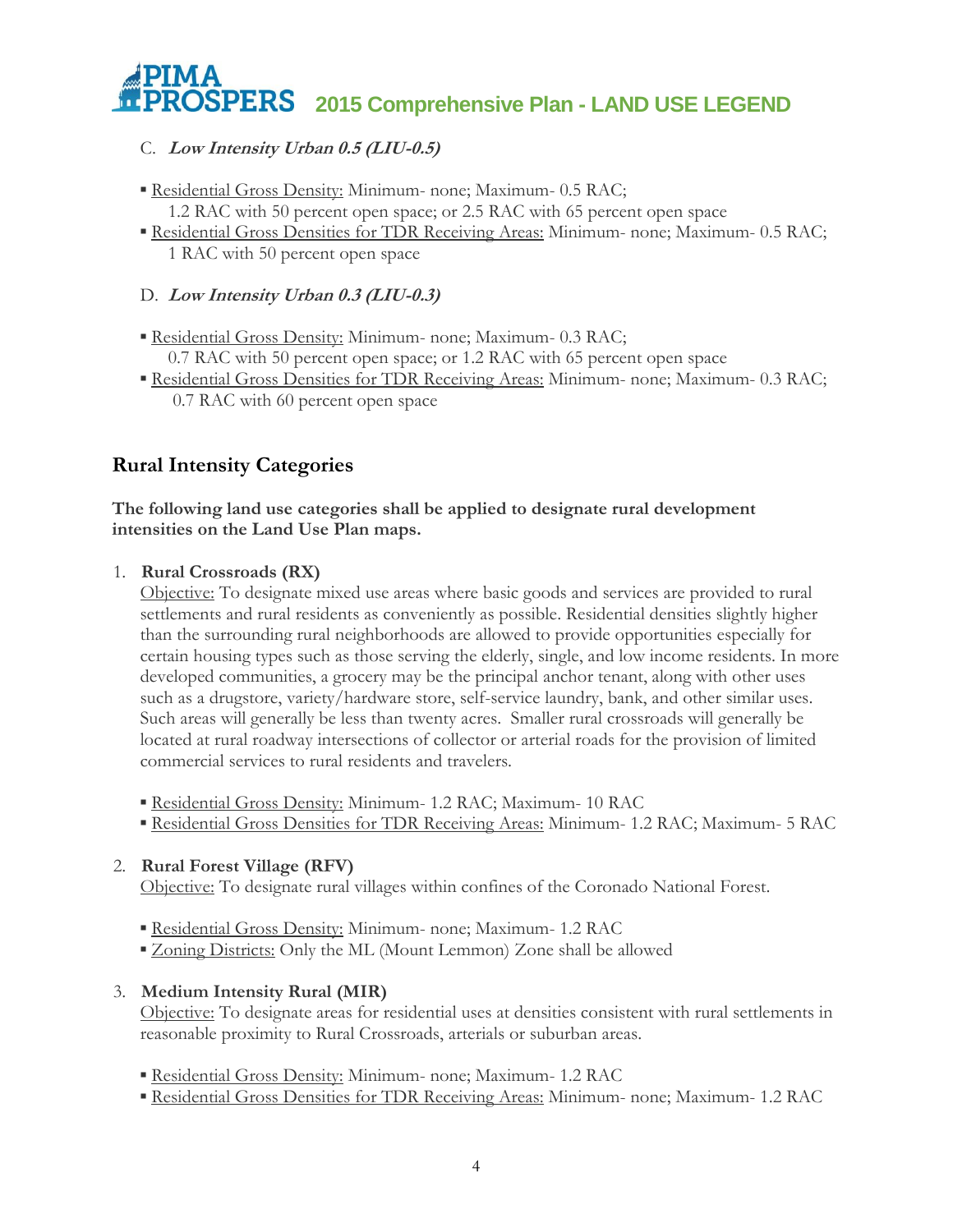

## 4. **Low Intensity Rural (LIR)**

Objective: To designate areas for residential uses at densities consistent with rural and resourcebased characteristics.

- **Residential Gross Density: Minimum- none; Maximum- 0.3 RAC**
- **Residential Gross Densities for TDR Receiving Areas: Minimum- none; Maximum- 0.3 RAC**

## **General Intensity Categories**

## **The following land use categories shall be applied to designate urban and rural development intensities on the Land Use Plan maps.**

### 1. **Industrial (I)**

Objective: To designate adequate area for industrial uses that, if properly located and regulated, are compatible with certain types of commercial activities. Residential development is permitted within a proposed project provided that it meets the requirements of the Mixed Use Option under the CI-1 zoning district (Section 18.51.070 of the Pima County Zoning code).

**Zoning Districts:** Only the following zoning districts shall be allowed:

- 1. CB-1 Local Business Zone
- 2. CB-2 General Business Zone
- 3. CPI Campus Park Industrial Zone
- 4. CI-1 Light Industrial/Warehousing Zone
- 5. CI-2 General Industrial Zone
- 6. SP Specific Plans

#### 2. **Heavy Industrial (HI)**

Objective: To designate adequate area for higher intensity industrial uses that are not compatible with non-industrial uses.

#### **Zoning Districts:** Only the following zoning districts shall be allowed:

- 1. CI-1 Light Industrial Zone
- 2. CI-2 General Industrial Zone
- 3. CI-3 Heavy Industrial Zone
- 4. SP Specific Plans

#### 3. **Resource Sensitive (RS)**

Objective: To designate key larger parcels and land holdings with environmentally sensitive characteristics in close proximity to public preserves or other environmentally sensitive areas. Development of such land shall emphasize design that blends with the surrounding natural desert and provides connectivity to environmentally sensitive linkages in developing areas.

- **Residential Gross Density: Minimum- none; Maximum- 0.3 RAC**
- **Example 1 Residential Gross Densities for TDR Receiving Areas: Minimum- none; Maximum- 0.3 RAC**